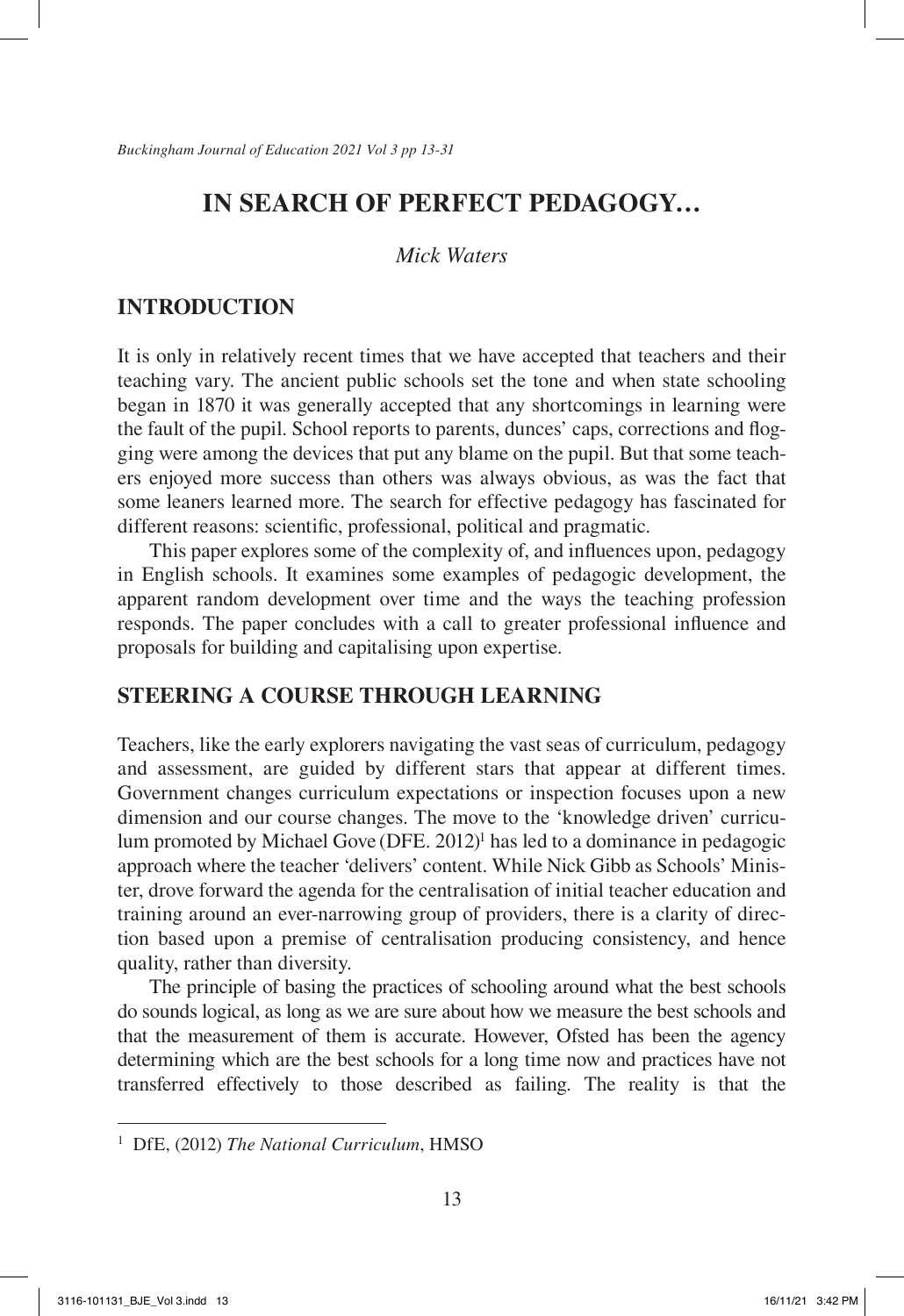determination of the best is based to a large extent upon exam and test results that are norm-referenced and success is relative: it is not possible for all to succeed. Even in the one national school test which is criterion referenced, phonics at Year 1, there is a tail of schools that cannot achieve the baseline. Is it only the teaching that has impact?

# **PEDAGOGY OVER TIME**

The development of pedagogic effectiveness has always been haphazard. Learning takes place in a wide range of contexts, often driven by the learners themselves. One of those contexts is schools which attempt to instil or inflict selected learning. Outside schools, learners avail themselves of a range of pedagogies depending upon what they wish to learn and who is available to teach them. Within schools, teachers have always tried to teach effectively; the more their pupils learn successfully, the less their pupils cause them difficulty directly or indirectly.

Yet learning is incredibly complex. Most adults have learnt to make music, however informally, but few can play formal instrumental pieces or read musical notation. Many of those who can do this are unable to speak a foreign language. Many who can speak languages and play instruments cannot cook or build a wall. Some adults cannot read and it is hard to believe that they do not regret it. Exploring the reasons why some become proficient and others fail and in turn how the teacher can have greater effect are at the heart of pedagogic development. Caplan (Caplan. B, 2018)<sup>2</sup> argues that the primary function of education is not to enhance students' skills but to certify their intelligence, conscientiousness and conformity—attributes that are valued by employers. He estimates that approximately 80% of individuals' return from education is the result of signalling, with the remainder due to the accumulation of human capital. If he is right, then the role and impact of the teacher are limited.

The move from the reliance on philosophical beliefs to the use of psychological theories about learning coincided with the establishment of a state schooling system. Our caricatures of Victorian classrooms abound with pedagogy based on the psychological theories and experiments of the time. The phenomenon of learning has always excited psychologists and considerable pedagogic practice in schools today emanates from the work on early classical conditioning established by Pavlov and the later instrumental conditioning theories of Skinner. Notions of reward and punishment underpin many aspects of classroom pedagogy, especially in terms of conformity in behaviour: the stickers, red and green cards, assertive discipline regimes. Piaget's work on child development influences the work of early years practitioners to some extent in practices derived, for instance, from the Montessori or Regio Emilia approaches, but recedes quickly as children meet primary school.

<sup>2</sup> Caplan. B, (2018) *The Case Against Education: Why the Education System Is a Waste of Time and Money*, Princetown University Press.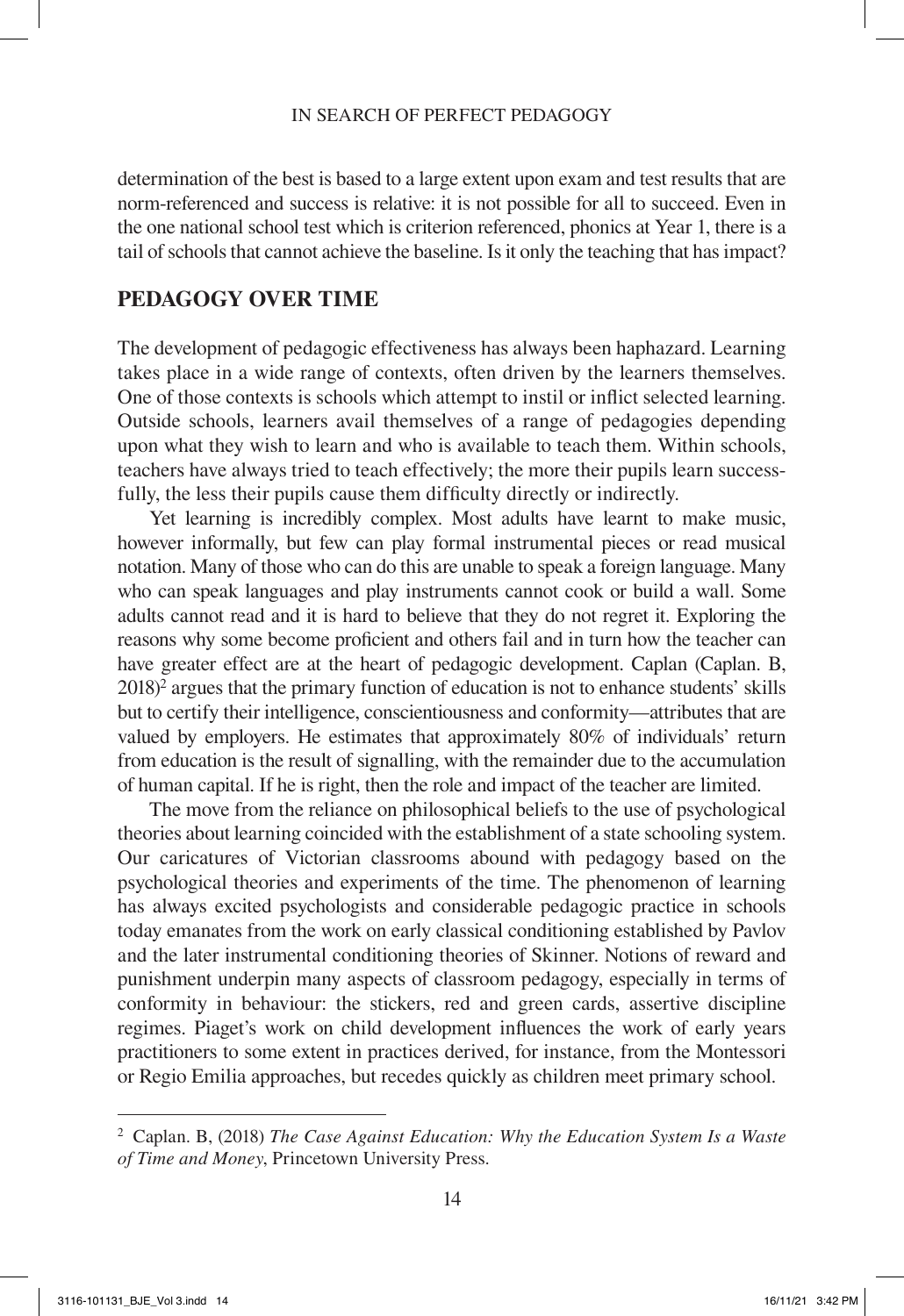#### THE BUCKINGHAM JOURNAL OF EDUCATION

The challenge for schools is always to transfer the understanding of learning in the individual to the process of enabling learning for large numbers of learners at one time in an organisation called a school. Helping an individual to learn to trim a hedge, write an essay, drive a car or pass an exam is different from trying to achieve the same thing with a crowd. Of course, only one of that short list is the traditional fare of a school which is concerned with enabling our young to grasp and use a curriculum of knowledge and understanding, usually with related skills. While schools also attempt to enable learning in terms of personal characteristics and attributes, very few 'craft skills' are found on our curriculum beyond some basic needlecraft, fabric, wood, plastic and metal work, performance, cooking and sport.

Until fifty years ago, pupils left school at the age of fifteen unless they were among the 20% who were going to sit exams. Many who left found themselves in unskilled, low wage employment but some were able to secure an apprenticeship. This meant working alongside a carpenter, cook, mechanic or engineer to learn 'on the job' and for a day a week attending college to take a course of study in the specific employment area leading to a qualification. The college course was often referred to as 'day release' where the practical work of gardening, brewing or roofing was underpinned with theoretic perspectives on a structured course. This balance of learning alongside a proficient exponent in real situations and supplementing this experience by learning from a proficient teacher in formal but abstract situations was generally well regarded and qualification from the City and Guilds Institute much valued.

Today we have pupils remaining at school until much later in their life, yet their experience of learning is largely desk bound. In the year 2017–2018, the number of pupils permanently excluded from secondary school was 7,894 and 438,265 fixed term exclusions took place. 35% of these exclusions in both categories arose from persistent disruptive behaviour. Could there be a link between these figures and the expectations upon these young adults in our schools? Permanent exclusions rise by a factor of three between Years 6 and 7 and are nine times higher than primary schools by Year 11. Timson  $(2019)^3$ . Is it all to do with adolescence? Are we simply seeing the modern-day version of the Victorian inability to secure learning for all?

# **DO SCHOOLS MAKE A DIFFERENCE?**

Only in relatively recent times have the outcomes of schooling been seen to be significantly affected by what happens in the school itself rather than simply the consequence of the pupils who attend. Michael Rutter's '*Fifteen thousand hours*'

<sup>3</sup> Timpson Review of School Exclusion, DfE, (2019) HMSO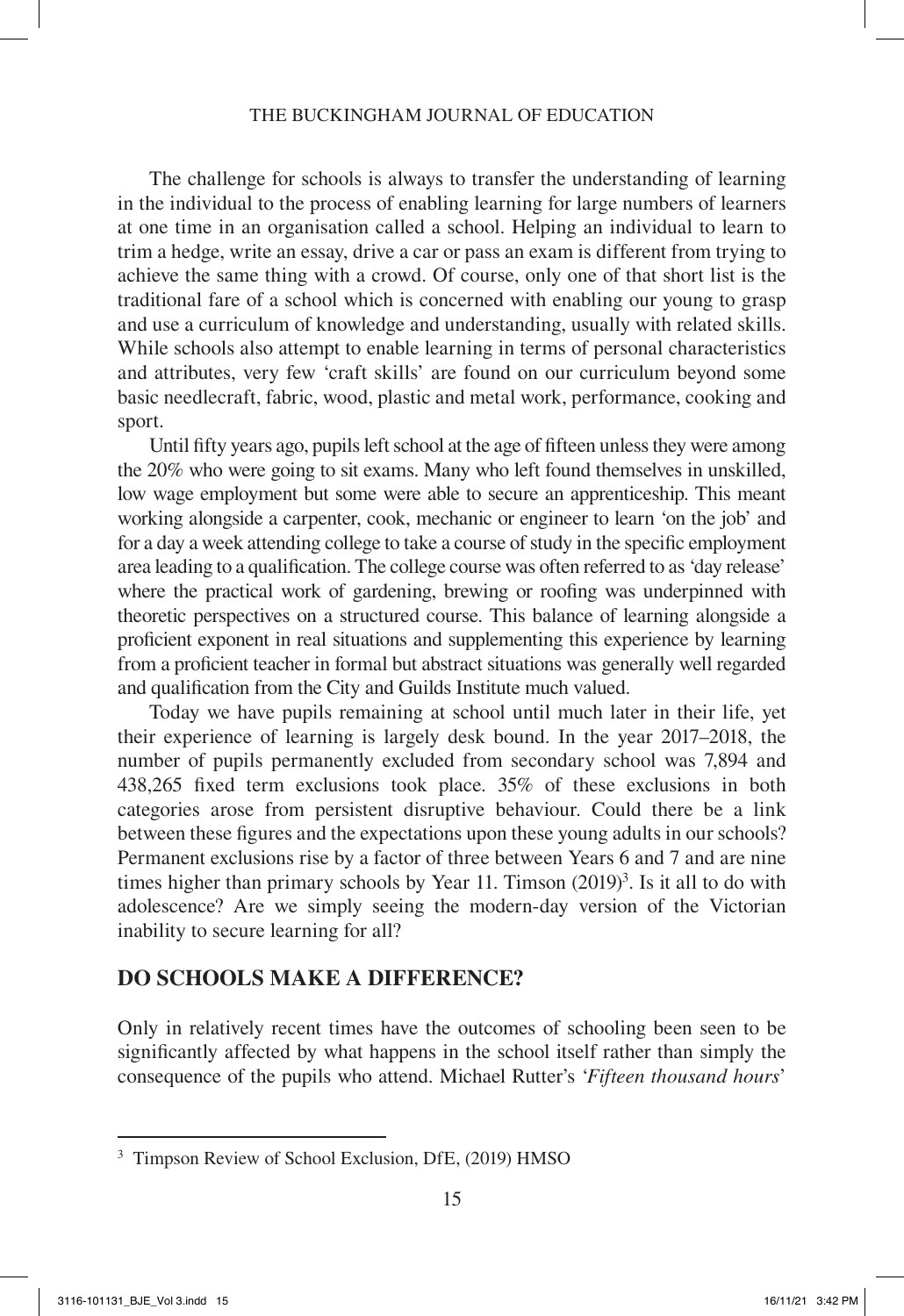(Rutter  $1979$ <sup>4</sup> in 1979 illustrated what seemed to be the features which influenced comparative success in secondary schools and the Peter Mortimore's '*School*  Matters' (1981)<sup>5</sup> did the same for primary schools. Prior to that, most studies and research had looked at teachers and their approaches as entities in themselves, separate from a school effect, the implication being that the best schools simply had more of the best pupils. Neville Bennett's small-scale study of primary schools, 'Teaching Styles and Pupil Progress' (1976)<sup>6</sup> caught the mood of the time by questioning whether 'progressive' methods were effective in improving outcomes.

After Rutter and Mortimore created excitement about a 'school effect', it took more than a dozen years for national policy makers to catch up with the significance of this research in drawing attention to what came to be seen as consideration of 'school effectiveness' and eventually as the need for 'school improvement'. Baker's reforms7 , (Education Anct 1988) particularly the introduction of national testing of pupils, exposed the differences in outcomes between schools and nuanced analysis of data over time has highlighted contributory factors. Since 1992, one of the effects of Ofsted inspection has been to articulate an informal national agenda of aspects of pedagogy that pass through their spotlight. Successive governments have attempted to mitigate against some of the factors affecting pupil performance through social, health, housing and economic policies and, frustrated with the teaching profession's capacity to improve itself, has intervened to secure effective teaching.

### **GOVERNMENT INFLUENCE**

With the national strategies for literacy and numeracy came, for the first time, a government intervention on pedagogy. Again, the focus was on reducing the variables. By providing a 'standard' lesson format, producing materials and plans for teachers and ensuring consistent training for teachers in how to use them, a 'canned' pedagogy was available. While, in both of these examples, outcomes rose along with a concurrent rising GCSE trend there are still school failures and many who do not make it to the end of their school career. One explanation could be the norm referenced exam and test system that precludes success for a given proportion meaning that teachers' pedagogy is being measured against others

<sup>4</sup> Rutter, M et al (1979) '*Fifteen Thousand Hours: Secondary Schools and their effects on children*', Harvard

<sup>5</sup> Mortimore, P et al. (1981)'School Matters', London

<sup>6</sup> Bennett N, (1976) *Teaching Styles and Pupil Progress*, Open Books

 $7$  The Education Act 1988 crafted by Kenneth Baker, introduced for the first time a prescribed National Curriculum and freedom for schools to spend their own budgets as they wished.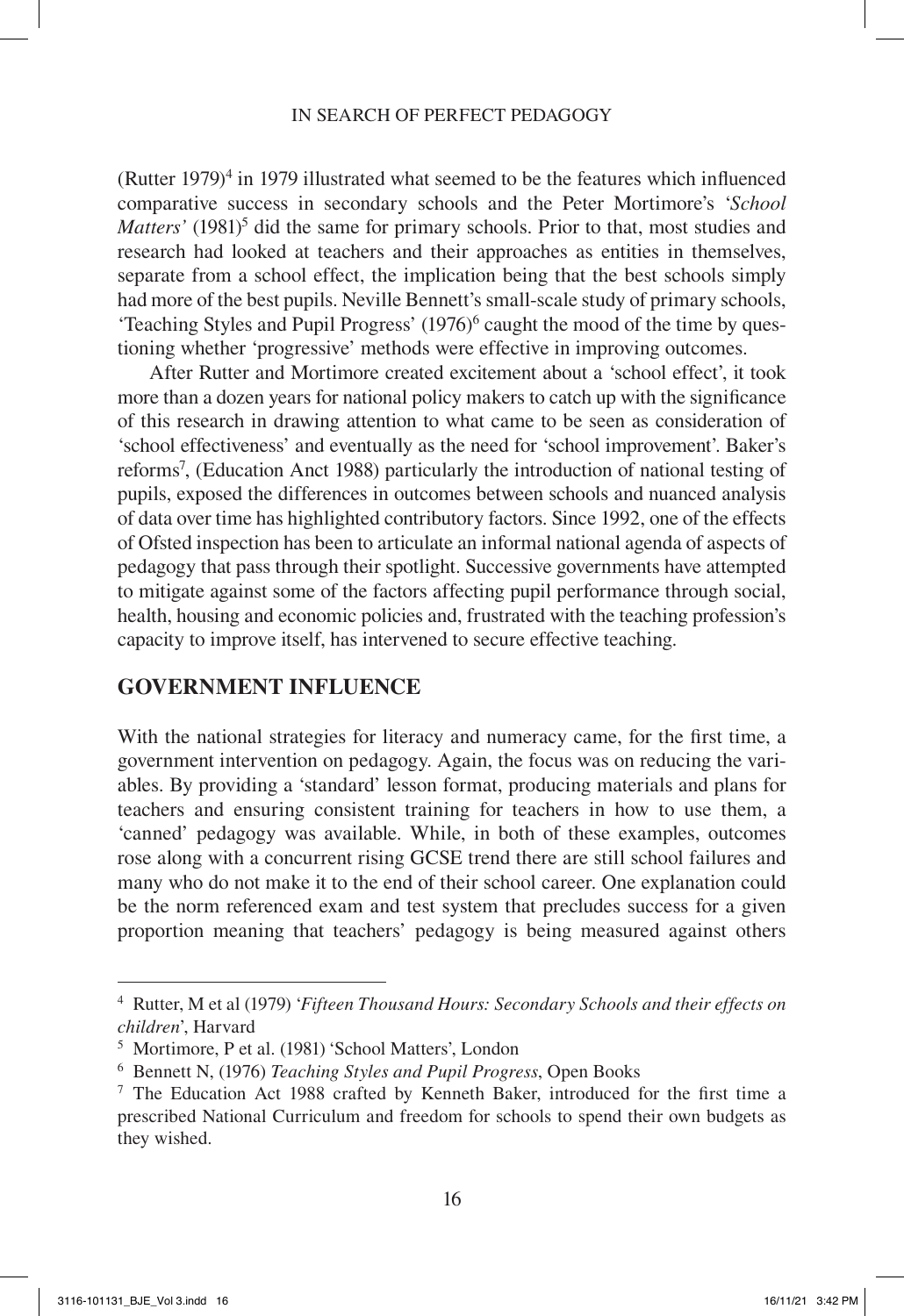rather than a criterion. Even where criterion referenced tests are used, the impact of consistent pedagogy varies. For example, each June in England, all Year 1 children are subject to a 'phonics screening check'. This is not a test where children pass or fail but there is an expected standard. For the past few years, the expected standard has been 32 out of 40 which might display a certain level of under-expectation, or is it realism? The government validates a limited number of programmes for the teaching of systematic, synthetic phonics for schools to use. Even with this control over pedagogy, over 15% of the pupils fall below the national expectation (DFE  $2020$ )<sup>8</sup> and in some segments of the data, variation is very marked. Why do all pupils not do well? Variables: while the programme is specified, there remain variables concerned with the pupils, the teachers and the settings that break down into a multitude of sub-variables, each potentially interacting with each other. Effective pedagogy is far more complex than many, especially politicians, propose.

Yet politicians use reference to pedagogy in their assertions about schooling. As secretary of state, Gavin Williamson was certain. '*We know much more now about what works best: evidence-backed, traditional teacher-led lessons with children seated facing the expert at the front of the class are powerful tools for enabling a structured learning environment where everyone flourishes.'* (Williamson, G. 2021)<sup>9</sup> This is an example of political spin: it appeals to the 'traditional' with the images of 'powerful tools' implying that these could be supplemented with others in appropriate circumstances.

Schools and, to an extent, systems seem to have difficulty in finding balance. The tendency to polarity of argument dominates discourse for all but the most positive. Teachers who try to provide learning which is engaging and accessible can be described as 'progressive' and 'dumbing down' learning and those who provide a didactic approach are described as 'traditional' and 'Gradgrind'. Degrees of flexibility are portrayed as either a bell-bound or casual organisation of time, depending upon the which contrasting polarity is being used. Rigour and strict battle with discipline and firm. Scholarly battles with dull academia and practical with 'hands on' and each with each other. Streaming opposed mixed ability. As each polarity dismisses the other the risk of missed opportunity abounds.

The search for a rubric for pedagogy continues. Those that venture into new arenas following new stars are criticised by those who want to hold firm to what we have while they are, in turn, criticised for wishing to remain entrenched within a system with obvious shortcomings. What are the hallmarks of effective teachers? If we knew that and could determine their pedagogy, we could then ensure all teachers were franked and all would be well. All pupils would be successful.

<sup>8</sup> Phonics results for 5 to 7 year olds, DfE, 2020

<sup>&</sup>lt;sup>9</sup> Gavin Williamson speech to FED Summit, March 2021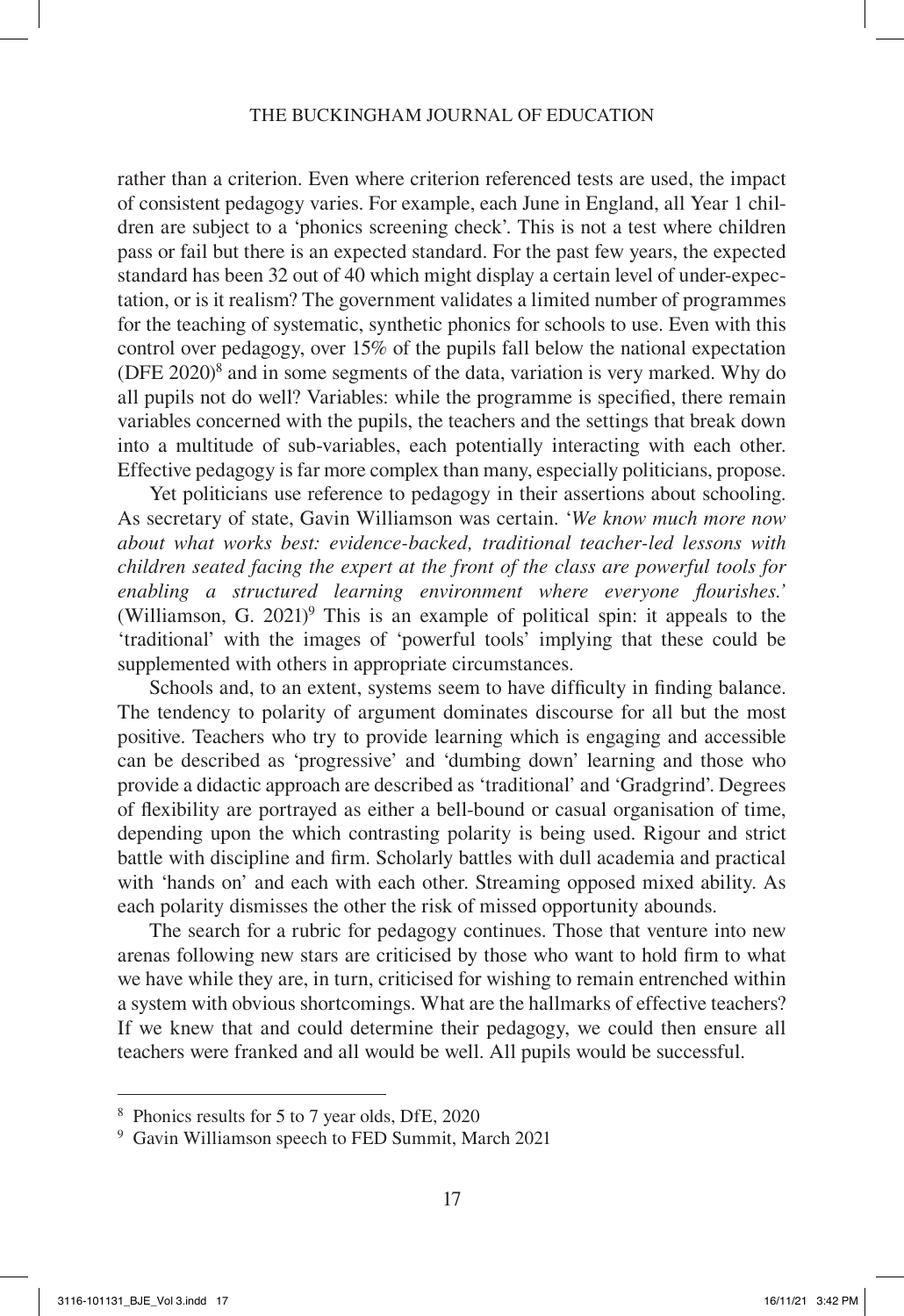### **THE PROBLEMS OF PEDAGOGY**

One of the problems is that pedagogy is a multi-faceted domain with each facet influenced by so many factors. Teaching the discipline of art might be different from teaching the disciplines of science or history. Teaching pupils in the early years of schooling is recognisably different from teaching teenagers yet whether that difference is real or whether it is a difference that emerges because of assumptions about appropriate pedagogy is questionable. Might teenagers respond better to a pedagogy that puts decisions with them, allows for flexibility of time or starts from their interests?

The early psychologists who studied how an individual learns rarely studied how the individual learns when in a group of thirty. Yet that seems to be our preferred model with an acceptance that schools should push as many as they can, rather than everyone to success. Our system implies an acceptance of built-in failure. This is encouraged by government policy that incentivises competition, norm referenced examinations and tests, an inspection system that defines quality based on limited aspects of teaching.

While there is a constant focus upon the daily (or even hourly) life of the teacher's work, a sort of micro-pedagogy, the teacher can only work in a wider pedagogic context, a macro-pedagogy.

Consideration of macro pedagogy includes issues such as the way schools are organised: the length or terms, patterns of the year, week or day, the grouping of pupils by age cohorts, the timetable, allocation of teachers and others, classrooms and resources. All of these set preconditions are based often on our historic outlooks on learning. There still prevails a view that good leadership at school level and beyond will set firm conditions within which teachers can practise.

The Building Schools for the Future<sup>10</sup> programme, intended to rebuild or refurbish every secondary school in the country but scrapped by Michael Gove in 2010, set out to transform learning and make it fit for the twenty first century. Schools struggle to break out of tradition, however. Groups of thirty pupils prevail when the format of a 'standard' lesson could easily work for four times that number. The timetable still sees Year 7 pupils being taught by the teachers with an hour to spare at the end of departmental demands. Subject disciplines have to be split into one-hour tablets of learning to be swallowed on a regular, though often infrequent basis. Pupils engage in few long term, self-managed projects deciding for themselves on the mode of presentation of findings, solutions or ideas. Instead, the prevailing climate encourages teachers to offer stylised responses to satisfy examiners in a robotic approach to

<sup>10</sup> Building Schools for the Future involved 96 Local Authorities in the rebuild or refurbishment of secondary schools between 2005 and 2009.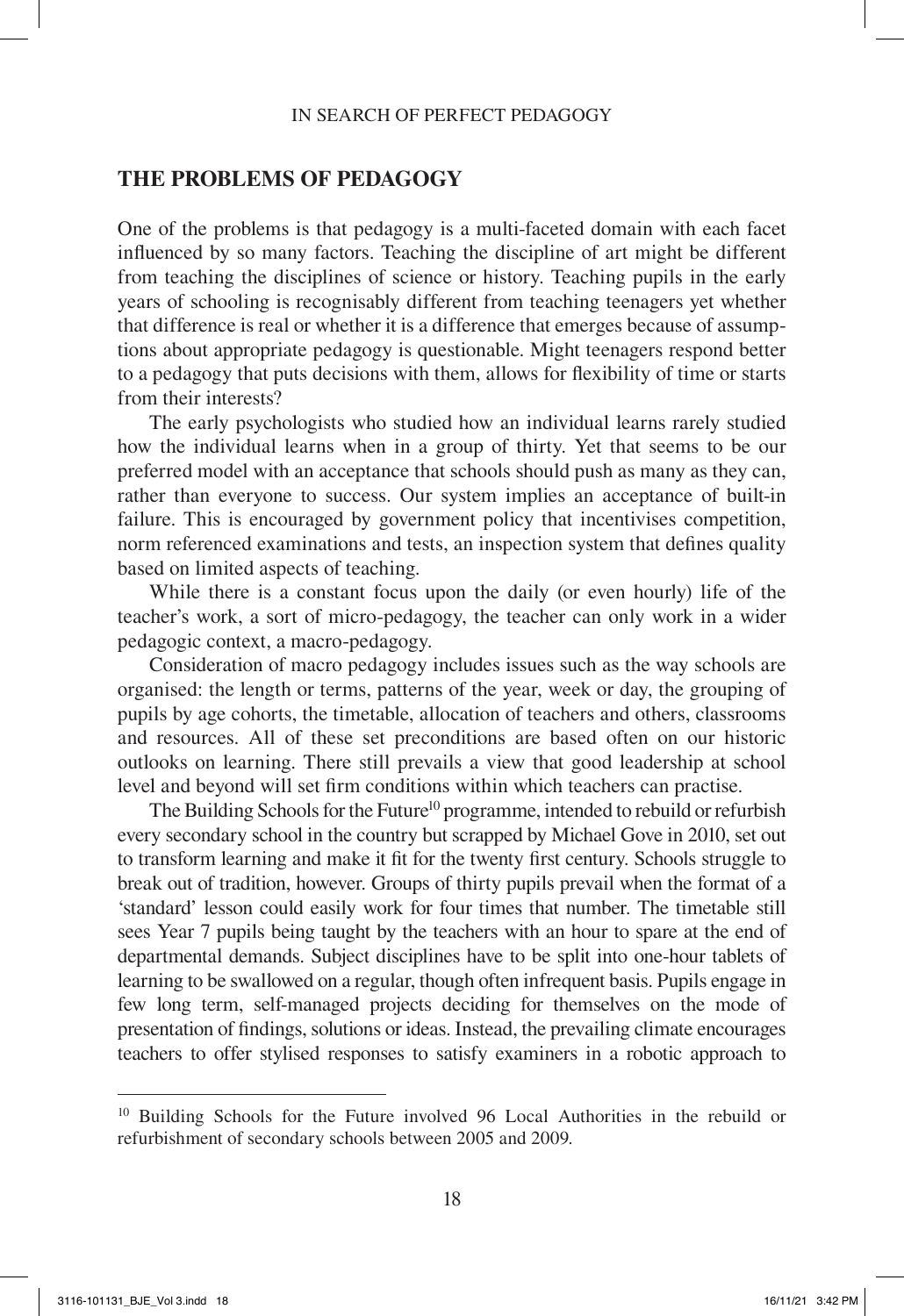learning. Ironically, as concern grows about the effect of robots on the labour market, we are encouraged to treat our young as robots. We built some new schools but is what goes on inside them an image of the future or a polish of the past?

In a similar vein. when open plan primary schools were built in the early 1970s to enable the growing practice of 'informal approaches' and team teaching, many teachers were quick to construct makeshift walls from furniture or other paraphernalia to recreate the feel of their previous classrooms.

As long as they provide the bare minimum of essentials of stylised pedagogy, few of our schools are told in inspection that they are not exploiting their physical and human resources effectively. Indeed, observation of teaching records 'lessons' and, if that's what the inspector wants to see, that's what happens.

Hattie  $(2012)^{11}$  has developed the notion of 'effect size', determining through meta-analysis the positive or negative impact that a set of more than 250 influences have on learning outcomes. In effect, he is articulating the benefit to be gained from a particular strategy or practice balanced against the side effects. His studies found that the average effect size was 0.4, so he uses this as a 'hinge point'. Most influential is collective teacher efficacy, while high effect size is credited to influences such as self-reported grades, Piagetian programmes and micro-teaching and video review of lessons. The extreme negative influences relate mainly to pupil disposition to learning and 'technology in distant education' is below the hinge point (although perhaps this has changed as teachers responded to the pandemic with remote learning). Hattie also challenges some of the long-held assumptions such as the value of homework, the importance of uniform, reduced class size or intervention practices.

Perhaps more important than the list of 'effect size', is Hattie's claim that learning becomes visible when teachers are also learners (i.e. evaluators of their own teaching) helping pupils to become their own teachers (through metacognitive strategies, feedback and reciprocal teaching). Hattie's view is that pedagogy is not solely the teacher's domain and that pupils are influential in enabling success, not simply in doing as they are asked but in driving the learning process in partnership with their teachers.

# **THE PROFESSION'S ATTITUDES TO PEDAGOGY?**

It is not long ago that teachers would describe their own teaching style in the way that a restaurateur or an architect might describe their approach. They would not describe their teaching as chic, bohemian, fusion or contemporary but tended to place themselves on a continuum between 'progressive' and 'traditional'. Terms

<sup>11</sup> Hattie, J. (2012) *Visible Learning for Teachers*, Routledge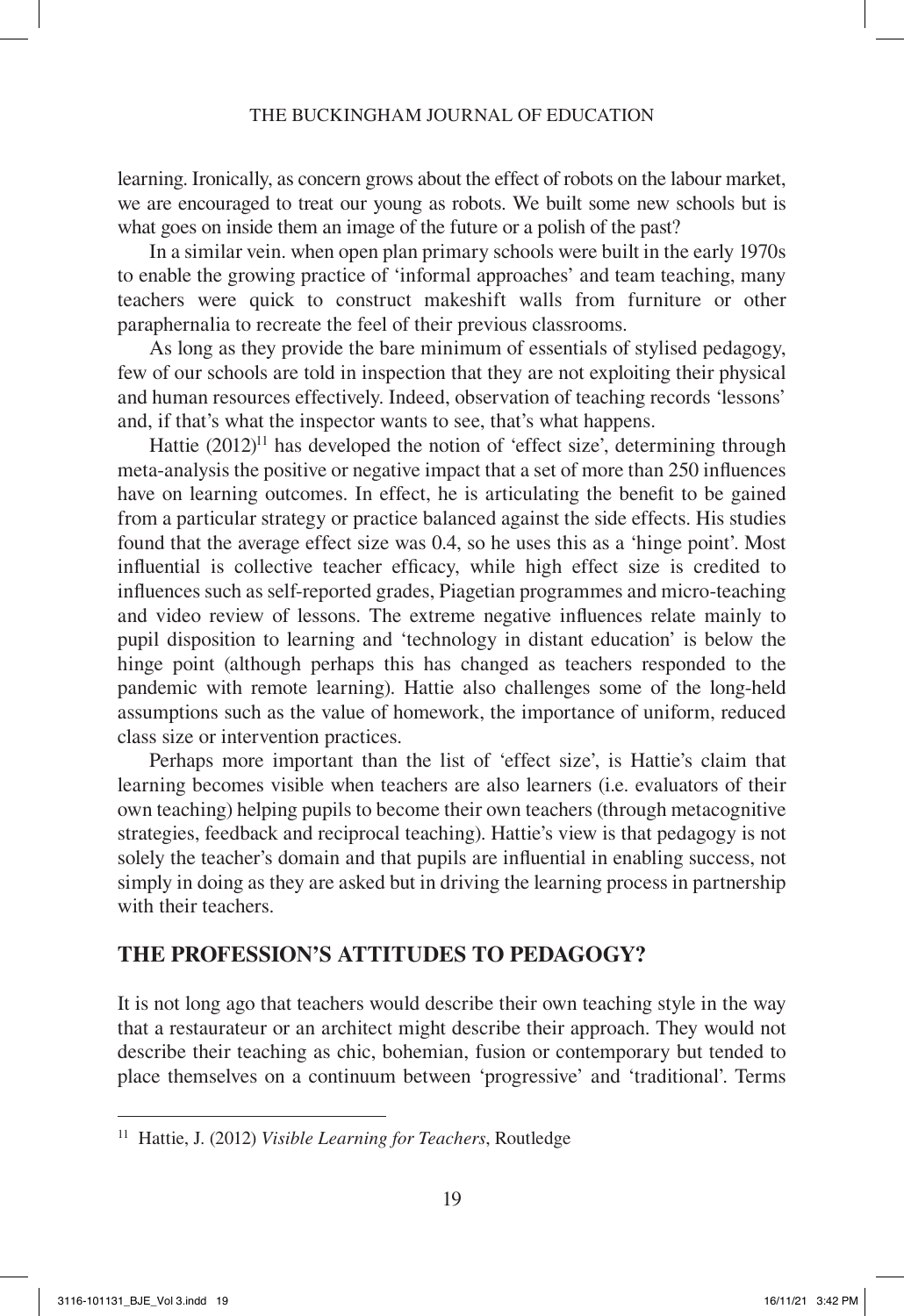used to elaborate would include 'chalk and talk', 'group work', 'strict', 'flexible', 'didactic', 'pupil centred', 'direct', 'integrated', 'formal' and 'informal'. The traditional end of the continuum was well recognised being the image of media from Dickens' 'Hard Times' through to 'Bash Street Kids' and countless films. The progressive end of the continuum was harder to define and always contained an element of suspicion based on a fear that it would fail our nation which had succeeded through a traditional approach where at least the right people rose to the top. Hence, to call oneself a 'traditional' teacher would require little explanation while the progressive would struggle to be understood.

Classroom teaching had moved on from the largely traditional methodology of the post war years influenced by two significant reports. first the Newsom Report on secondary schooling in 1963 which examined provision for 'Half Our Future'(1967), those pupils who were deemed of average and less than average ability. This recommended that 'teacher training should be reviewed to ensure that a substantial proportion of teachers in the secondary schools receive a training of the 'concurrent' type (in which the personal higher education of the student is combined with pedagogical studies)<sup>12</sup>. In 1967, the Plowden Report looked at primary schooling and encouraged the shift in practice that was underway suggesting that an 'approach might be to draw up a list of danger signs, which would indicate that something has gone wrong in a school: fragmented knowledge, no changes in the past decade, creative work very limited, much time spent on teaching, few questions from children, too many exercises, too many rules, frequent punishments, and concentration on tests' as 'an invitation to thought and argument and not simply to compliance.'13

By 1978 though, an HMI report 'The Primary Survey' showed that less than a quarter of teachers were using 'exploratory' methods and by far the greater majority favoured 'didactic' approaches, though the most effective teachers *'in about one fifth of the classes teachers employed an appropriate combination of didactic and exploratory methods, varying their approach according to the nature of the task in hand, and could not be said to incline to either approach.'*<sup>14</sup>

Not that these urgings to teachers to make their teaching more effective through a form of diversification of pedagogy made significant impact. Bennett's influential study of the effect of teaching styles upon pupil outcomes in 1976<sup>15</sup> had struggled to identify any teachers in their sample who could be described as using 'progressive' methods. Though seriously undermining the validity of the research, the images on

 $15$  ibid, 6

<sup>12</sup> Half Our Future, *Newsom Report*, (1963) CACE, HMSO

<sup>13</sup> Children and Their Primary Schools, *Plowden Report*, (1967) para 503, HMSO, 1967

<sup>&</sup>lt;sup>14</sup> Primary Education in England, (1978) Para .3.20 HMSO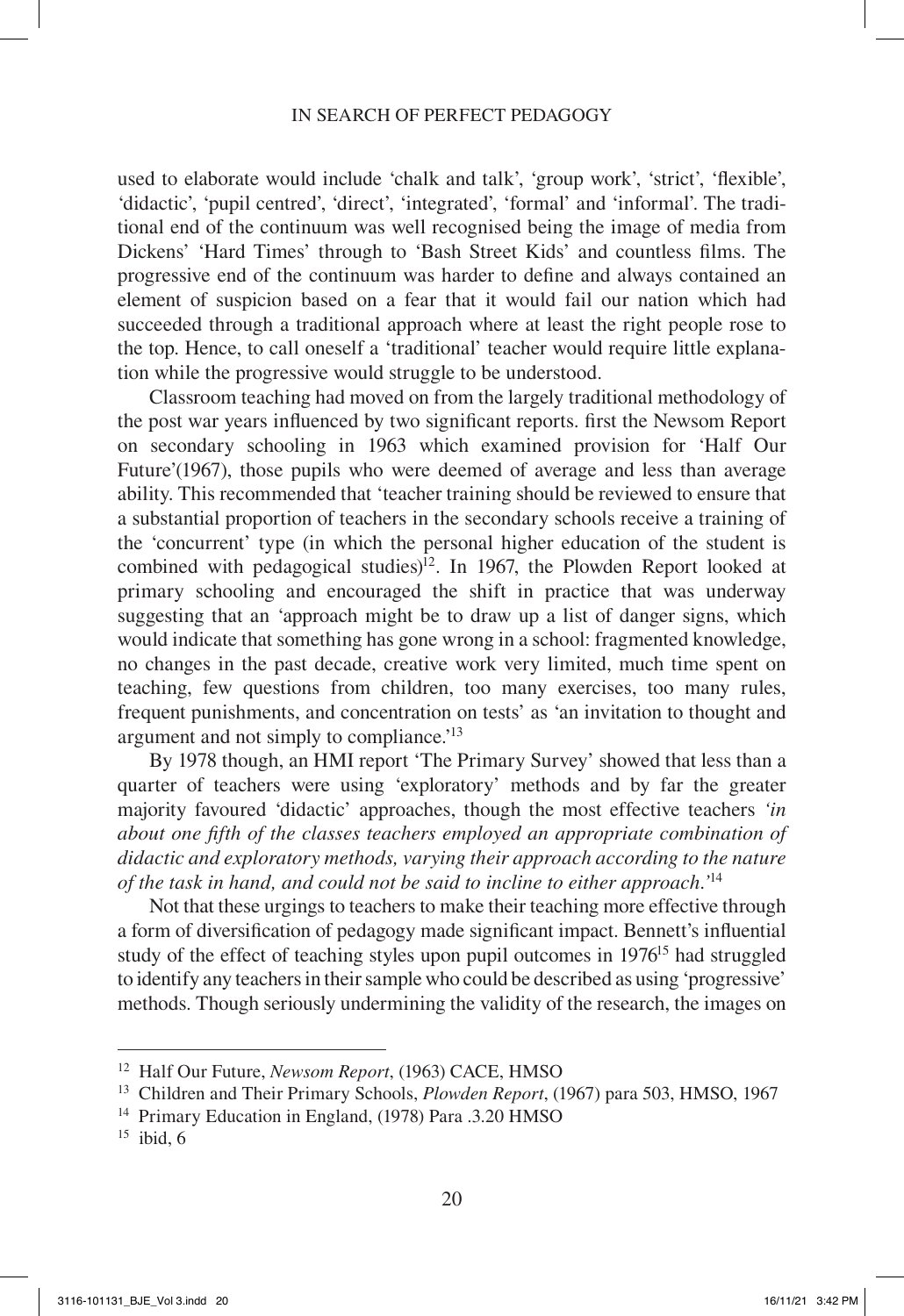a Panorama programme were sufficient to cement traditional approaches as being the better teaching model and played into the growing concerns of the time.

In 1980s, the ORACLE<sup>16</sup> study highlighted five teaching styles to be found in primary classrooms and these were related to the progress being made by pupils, using standardised tests. The most common style, the 'individual monitor' was deemed to be least effective. The search for individualised teaching had produced the least economic approach with the teacher being pursued by a conga of children and pupils spending longer in queues to see their teacher than actually working. The 'infrequent changers' were the most effective teachers, varying their approach between group, individual and whole class work. However, their approach was highly sophisticated and complex and those using it were dubbed 'super teachers'. Other approaches such as 'rotating changers' or 'class enquirers' were more formulaic and deemed to be at least more successful than the 'habitual changers' who, as the descriptor suggests, were less polished in their decision making in the classroom.

As often has happened, the profession responded, not by aiming for the most effective but by compromising on the most accessible approach. This regression to the mean and willingness to follow the least disruptive course of action has consistently limited teaching as a profession.

Since the introduction of inspection in 1992, reports on individual schools have had a significant influence on the pedagogy of teachers in the classrooms. Over time teachers have been encouraged to see the answer to the pedagogic challenge variously in 'planning', 'plenaries', 'assessment', 'marking', 'feedback', 'questioning', 'mastery', 'long term memory', 'instruction', 'quizzing' and more recently 'sticky knowledge'. These features have flowed through the system, along with others, 'on the wave'. Such is the pressure of the accountability system that, mentioned positively in an inspection report on an outstanding school, a practice will appear in schools just ahead of the inspection curve.

At the same time, rockpools remain with schools still paddling, wading or dipping their toes in the water of a waves long receded. Depending upon their age, teachers will remember De Bono's Hats (1980)<sup>17</sup> Reggio Emilia approaches (1997)<sup>18</sup>

<sup>16</sup> Galton, M. (1980) *Inside the primary classroom*, Law Books

<sup>&</sup>lt;sup>17</sup> Edward De Bono (1864–1944) promoted ideas on lateral thinking were used by business to improve management communication. The principle of his hats was that each participant in a discussion wore a different coloured hat to make specific positive contributions. This was translated into the school setting during the 1980s.

<sup>&</sup>lt;sup>18</sup> Emanating from a small town in Italy following the work of Loris Malaguzzi who opened a pre-school in 1963 where early years practitioners have visited and brought back principles and practice exploring the 'Hundred languages of children.'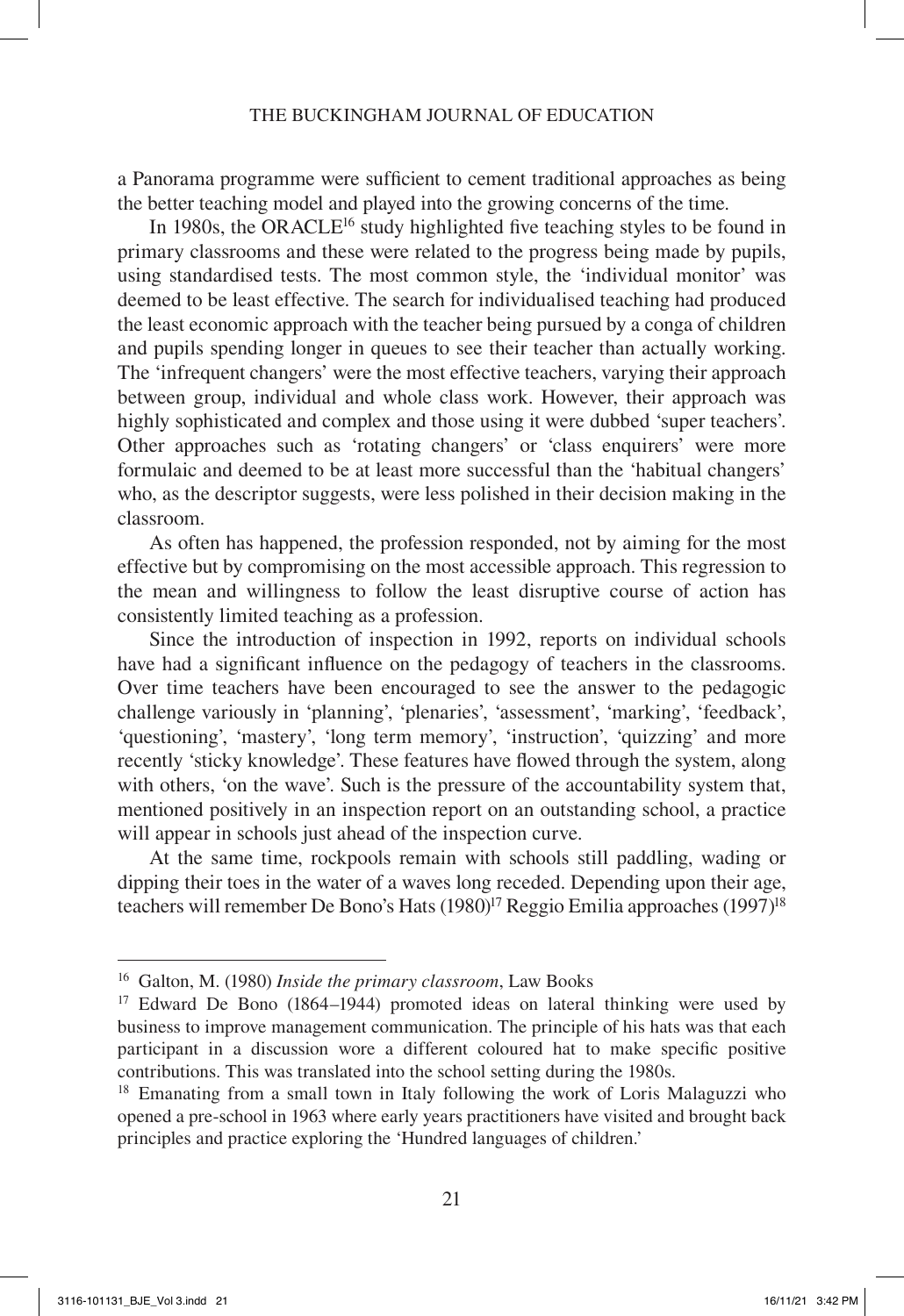Gardner's learning styles (1993),<sup>19</sup> Bloom's taxonomy (1956)<sup>20</sup> Dweck's mind sets  $(2006)$ ,<sup>21</sup> metacognition (Flavell, J.H. 1979)<sup>22</sup> or Rosenshine's 1982<sup>23</sup>) principles of instruction which is the cresting the wave currently. All of these have some validity based in neuroscience and pedagogy but can become a trend used well or poorly.

For teachers, the task of interrogating available research and being discerning to know what practices to adopt or dismiss is a challenging one. The system is influenced by these trends depending upon where endorsement comes from, the credibility of the endorser or the attractiveness of published materials to support their use. On the one hand the expectations of school can over-programme the teachers while on the other hand they find themselves in a minefield of undifferentiated advice. Does a teacher making a potential adjustment to pedagogy solve an immediate problem, satisfy onlookers, go with the flow, or to seek further refined effectiveness? The sources of advice, recommendation and descriptions of developing practice are so abundant that, for the individual teacher, there is often a serendipitous approach to their own development. Yet the proportion that engage in higher level or extended study or in-depth, and informed debate, is slight.

The teacher today is expected to 'extend their professionalism' (Hoyle, 1975). They are expected to expand their knowledge by examining and evaluating theory and practice, collaborate with colleagues by developing, sharing and extending good practice, contribute to school policy-making and liaise with all manner of external agencies, including parents. All this, while providing an effective series of teaching sessions on a daily basis.

That's the theory. The reality for many teachers is an intensive and concentrated round of teaching sessions addressing a prescribed curriculum and responding to ever more centralised government demands. On top of this, the bureaucratic

<sup>19</sup> Howard Gardner's (1993) book *Frames of Mind*, Basic Books advanced a theory of multiple intelligences which gathered pace in English classrooms from the mid-1990s.

<sup>20</sup> Benjamin Bloom et als produced a '*Taxonomy of Educational Objectives: The classification of educational goals*. David McKay Company (1956) which offered a classification of questions to denote complexity of cognitive challenge. His taxonomy appears in charts used in classrooms today, though not so often in the discourse between teachers and taught.

<sup>&</sup>lt;sup>21</sup> Carol Dweck's work on 'fixed and growth mindsets' became influential in English classrooms from 2010 onwards. Dweck, C. S. (2006) *Mindset: The New Psychology of Success*. Random House.

<sup>22</sup> Flavell, J. H.. *Metacognition and Cognitive Monitoring: A New Area in Cognitive Developmental Inquiry*. Harvard. 1979

<sup>23</sup> Barak Rosenshine's principles, first expounded in *Teaching Functions in Instructional Programs*, 1982, have been promoted by the wave of advice following the emphasis upon knowledge accumulation and retention since 2010.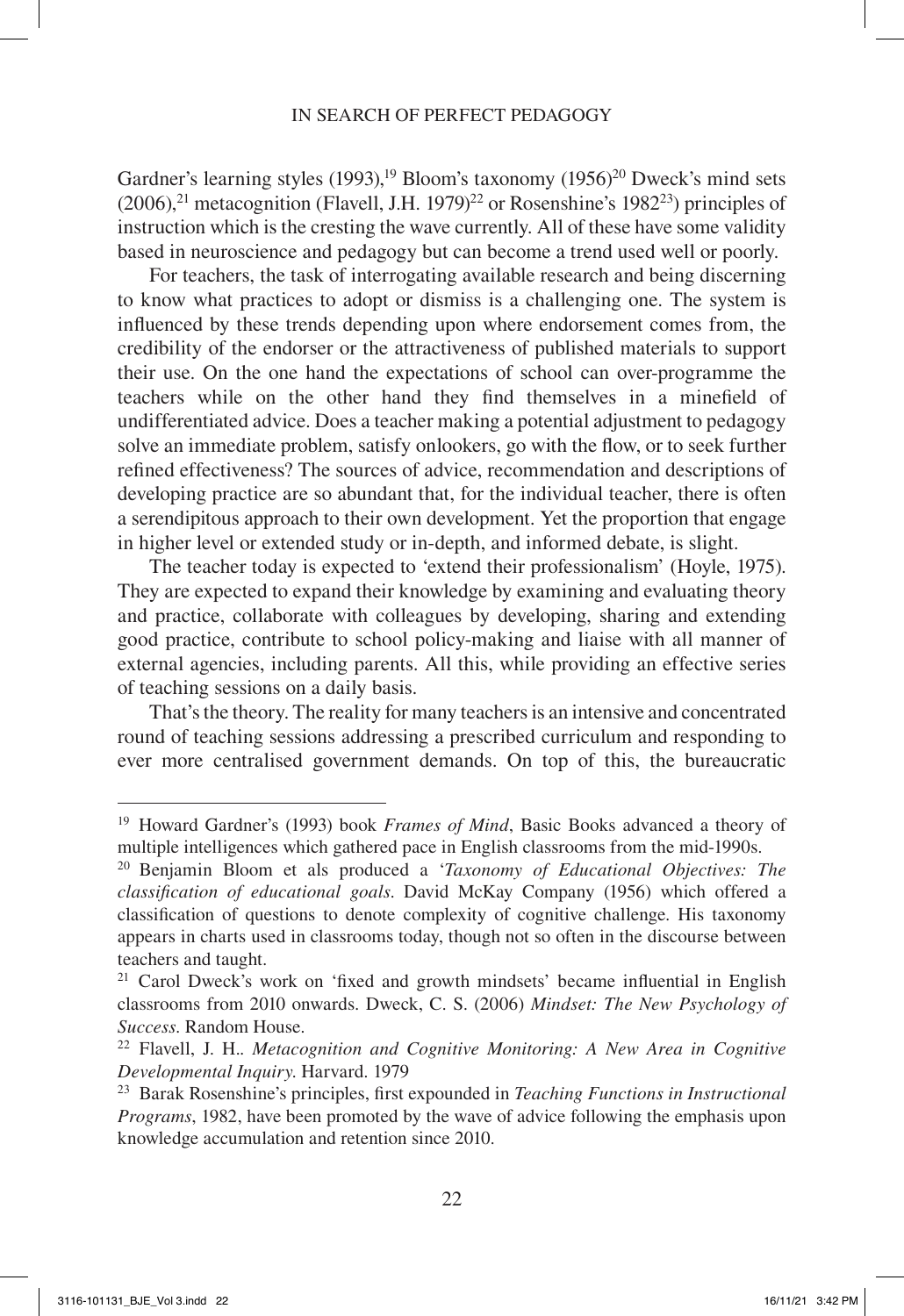demands of an increasingly managerial and accountable outlook lead to many teachers being treated, or seeing themselves, as 'operatives' working to head teachers who themselves are treated as 'branch managers'.

Currently, it is important for teachers to remember to quote Ebbinghaus' forgetting curve (2018). His series of limited and incomplete experiments on memory is used to validate quizzing within lessons as a form of low stakes test. Apparently, this process moves learned content into the 'long term memory', employing Baddeley's 'maintenance rehearsal' principles through 'spaced repetition'. In order to make them more memorable, Rosenshine reduced his 'Principles of Instruction' to ten from seventeen just at the moment when our 'knowledge rich' curriculum was coming to the fore.

So many schools now expect model lessons using Rosenshine's principles from 1938 and emphasising the forgetting curve from 1885. In subject disciplines such as history, pupils in Year 7 then wait a further fourteen days and 49 lessons for their next hour of input. Presumably, this is because schools are using and distorting the findings of Mischel's  $(1989)^{24}$  famous marshmallow experiment on delayed gratification: if they really enjoy learning history make them wait.

This need to be 'ahead of the curve' and on message is part of the growth mindset to which the profession knows it should aspire. Dweck's emphasis on the importance of praising effort rather than intelligence to help learners through Nottingham's 'learning pit' (2007)<sup>25</sup> was prevalent just a few years ago and supported by Quigley's  $(2018)^{26}$  'three pillars' of vocabulary teaching' which helped teachers to move away from mentioning Bloom's taxonomy of educational objectives first developed in 1955.

The teaching profession has a tendency to name drop research rather than fully enact it, partly because the over managerial behaviours of the last thirty years have focused upon the occurrence of practice rather than the impact of it.

Charles Handy  $(1995)^{27}$ , a 'management guru' of the recent past. is referenced to promote the concept of the sigmoid curve and the three key phases of developing practice: the learning, growth and decline phases. Leaders are urged to 're-invent' development before the 'decline' phase begins in order to 'refresh' the development and maintain momentum. With teaching it is usually the case that re-invention occurs before the learning phase has passed and practice has become established. For teachers, being cajoled into believing they are part of a profession engaged in

<sup>24</sup> Mischel et als (1989). Delay of gratification in children. *Science*, 244

<sup>&</sup>lt;sup>25</sup> James Nottingham created the 'Learning Pit'  $(2007)$  as a lesson planning tool.

<sup>26</sup> Quigley, A. (2018) Closing the Vocabulary Gap, Routledge

<sup>27</sup> Handy, C. (1995) *The Age of Paradox*, Harvard.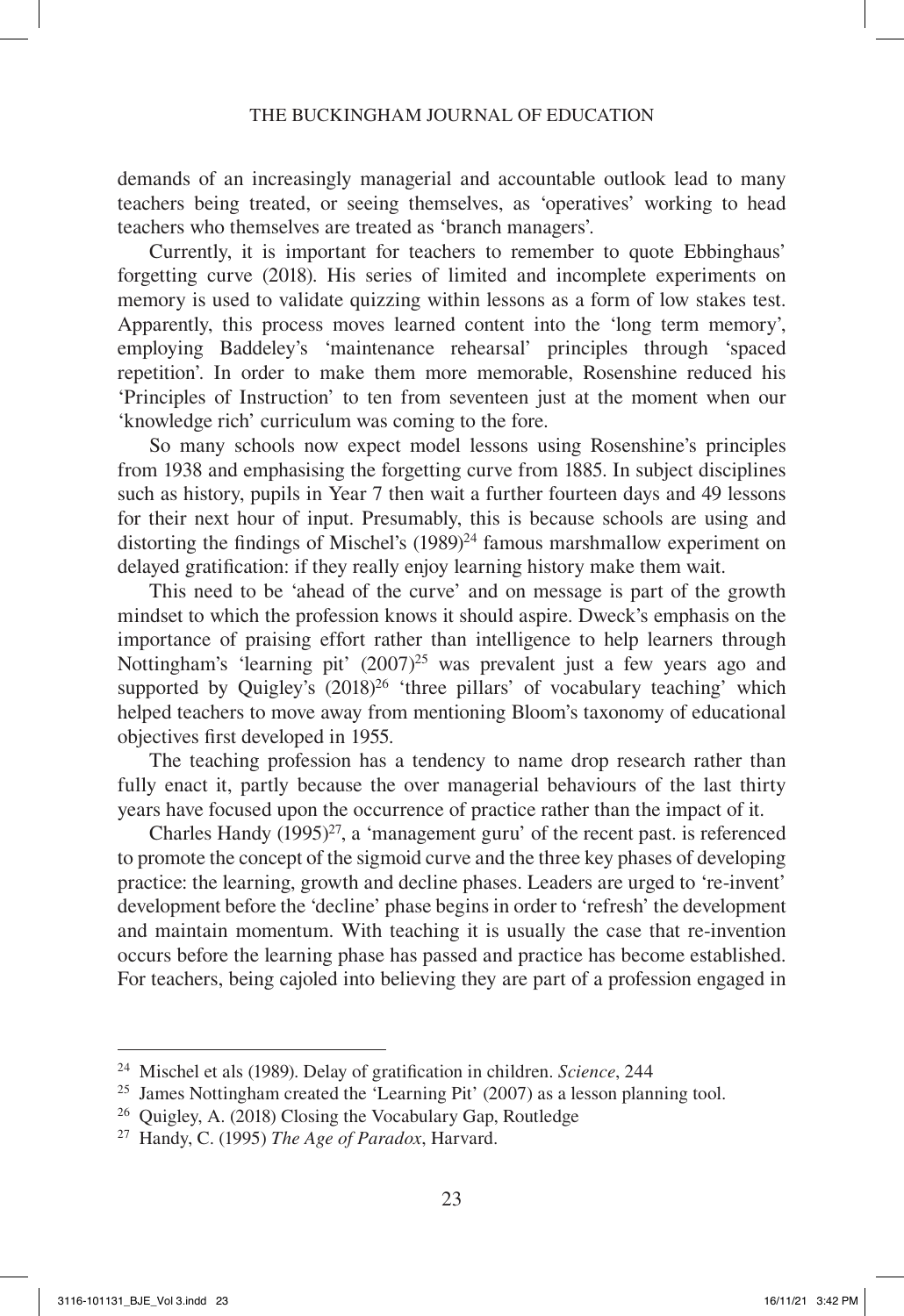the constant search for Gladwell's Tipping Point (2002)<sup>28</sup> means seeking marginal gains by relying on Johnson's 'chunking'  $(1967)^{29}$  (promoted by Syedd  $(2011)^{30}$ ) during their lessons to keep leadership satisfied when they next observe a lesson.

One of the most promising developments in recent times has been the development of 'dialogic teaching'. Developed thoroughly by Robin Alexander (2019) and colleagues over nearly twenty years, dialogic teaching harnesses the power of talk to engage interest, stimulate thinking, advance understanding, expand ideas, and build and evaluate arguments, empowering students for lifelong learning and democratic engagement. It also helps teachers: by encouraging students to share their thinking it enables teachers to diagnose needs, devise learning tasks, enhance understanding, assess progress, and guide students through the challenges they encounter. Yet as defined by Alexander – though not by some others in the field – dialogic teaching is both talk and more than talk, for it enacts a distinctively dialogic stance on knowledge, learning, social relations and education itself.

Deeply studied and evaluated, dialogic teaching is gradually building momentum without, so far, being swept by a wave of enthusiasm for the new. Since the national curriculum was first established, speaking and listening has been present but overlooked as a requirement because what gets tested, gets taught. Classrooms that employ a dialogic pedagogy are being shown to make noticeable difference and are not necessarily at odds with the 'monologic' teaching of the standard lessons that so many pupils experience as the daily diet and so many teachers feel compelled to deliver. Alexander proposes that, 'We should avoid treating dialogue and monologue as mutually exclusive. Epistemic and pedagogical dimensions transect; boundaries may be blurred. No less important than the overall balance of teacher and student voice is the matter of vocal equity among students themselves, but re-casting equity as voice underlines its complexity.'31

<sup>28</sup> Gladwell, M. (2002) *The Tipping Point*, Abacus.

<sup>29</sup> Johnson, S. C. (1967) *Hierarchical clustering schemes*. Psychometrika. Theoretic perspectives such as this and Glanzer and Cinnitz 1966 experiments on primacy and recency effect are proffered as supporting learning and pedagogical approaches.

<sup>30</sup> Syedd, M. (2011) *Bounce*, Fourth Estate, Matthew Syedd, an Olympian, broadcaster, journalist and author who advises government on public service improvement, is often engaged for education conferences to bring 'wider improvement' thinking into schooling. <sup>31</sup> Alexander. R, (2019) Dialogic Pedagogy: An International Online Journal | https://dpj.

pitt.edu DOI: 10.5195/dpj.2019.268 | Vol. 7; Brighouse, T and Waters, M, (2021) *About Our Schools*. Independent Thinking; Burnage. M (2019) *'The Teachers' standards; a think Piece'* Carnegie School of Education, Leeds Beckett University Collective ED working Papers Vol 7)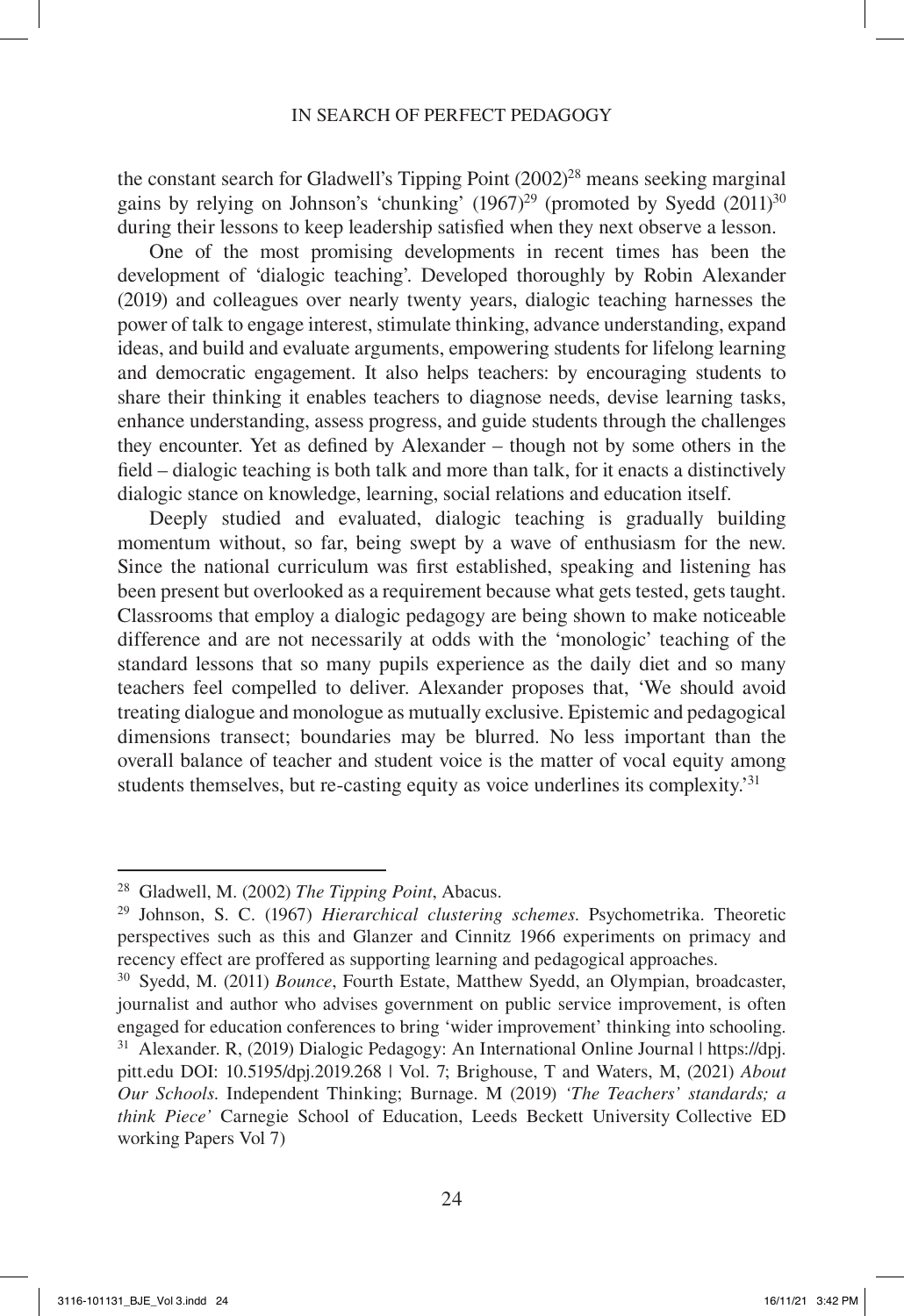# **TEACHERS LEARNING ABOUT PEDAGOGY**

Instead of being trained in pedagogy, teachers are being trained to work in certain prescribed frameworks and, as government centralises this even more through Teaching School Hubs, they will draw the pedagogy towards a uniformity rather than promoting transferable and flexible teachers.

The risk of a deskilling of the system is real. Recently some Multi Academy Trusts have begun to provide scripted lessons for teachers with accompanying scripted lessons for the pupils. While this may work well at a basic level, it diminishes a teaching profession to 'operative' and risks reducing manoeuvrability and flexibility. Again, it factors out the pupils' differences and environmental factors and reduces the variables to three: teachers, lesson structure and resources… and randomises all other factors. It is not a big step from post war years when the prevalent pedagogy of working though textbooks overcame the teacher's lack of knowledge and supported their classroom practice. These recent moves imply that the system has gone backwards with teachers needing not just the resource but the instructions on how to teach.

The French educationalist, Philippe Meirieu<sup>32</sup>, develops the concept of 'Frankenstein Pedagogue' 'the myth of education as manufacturing' (*le mythe de l'education comme fabrication*). It is this effort to 'manufacture' children into a pre-determined 'product' that is underway, perhaps inadvertently.

Gert Biesta, in 'The Beautiful Risk of Education'33 which explores the impossibility of making education predictable and risk-free, summarises Meirieu's views: 'He argues that to think that education can be put under total control denies the fact that the world is not simply at our disposal. It denies the fact that other human beings have their own ways of being and thinking, their own reasons and motivations that may well be very different from ours. To wish all this away is a denial of the fact that what and who are other are precisely that: other.'

Whatever the cause of the impetus, we risk exposing our young to the dangers of unrelenting central control over our schooling system and increasingly upon pedagogy, at present manifesting itself in outcomes our society might regret:

- an educationally under-nourished society,
- too great a proportion of young people seeing qualifications as an end in themselves,
- too great a proportion of our young people being alienated from learning and, at worst being damaged by their experience of it,

<sup>32</sup> Meirieu, P. (2017) *Frankenstein Pedagogue*, ESF

<sup>33</sup> Biesta G. (2014) *Beautiful Risk of Education*, Routledge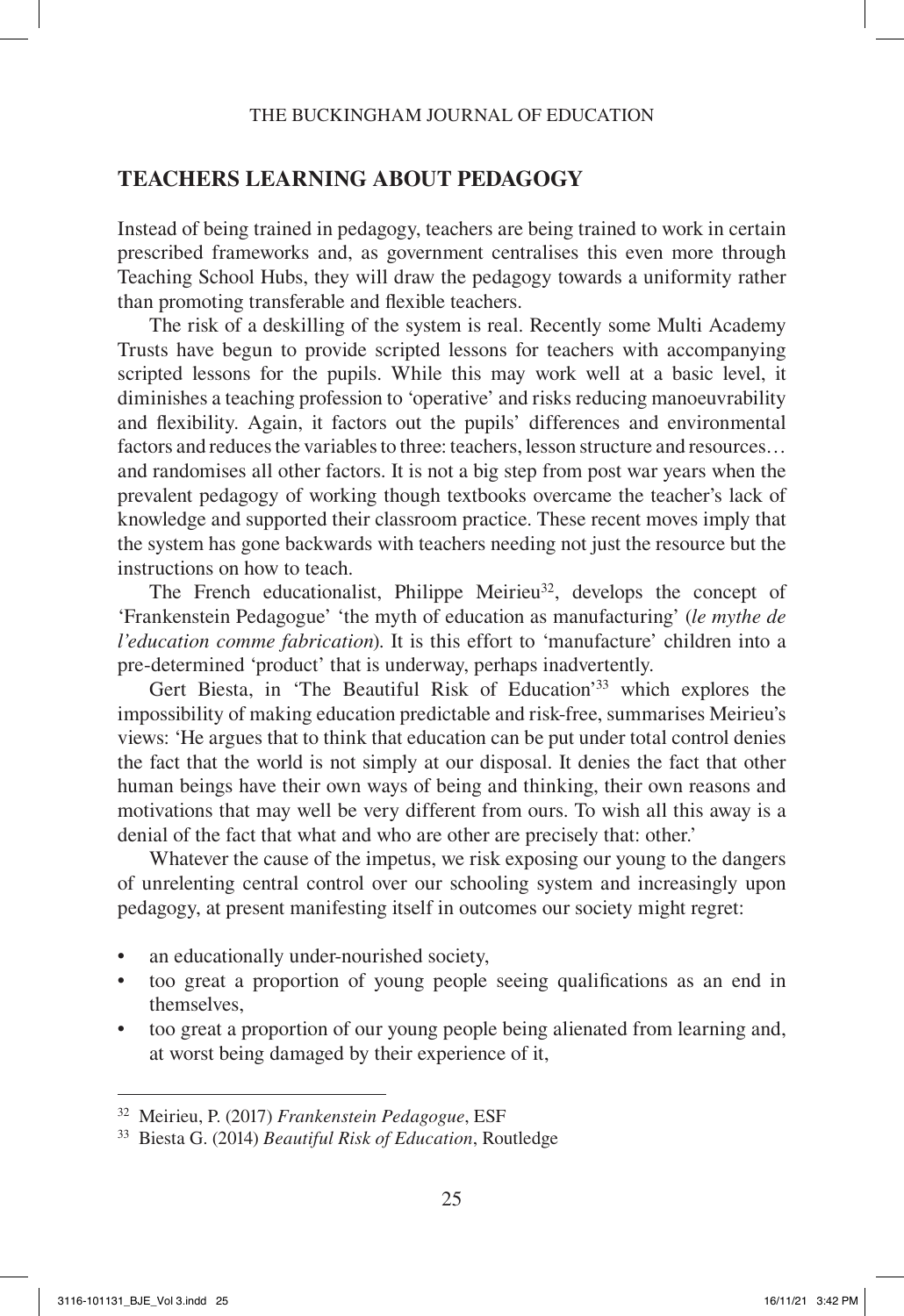- a growing inability of too many people to cope with challenges to their wellbeing with consequent significant problems for themselves, their families and society,
- a future generation of parents with insufficient awareness of a joyous experience of childhood,
- an economy unable to benefit from the innovative and creative skills necessary to fully participate in the developing world.

Pedagogy is as complex as ever, probably more so. The classroom setting contains so many variables that, rather than a finding the rubric, the challenge of teaching successfully mirrors the challenge of the Rubik cube. The teacher works on at least three dimensions: the pupils and their dispositions, approaches and methodologies, techniques. Each of these breaks down into a myriad of sub-divisions and teaching can hinge on any one being effective or not so and distorting the whole puzzle. It is the solving of the near insolvable puzzle to the maximum benefit of pupils which drives most teachers and that exhilaration when a glimpse of the solution appears. The diagram below shows just some of the consideration of a teacher in action in the classroom with thirty pupils. Any twist on a face of the cube will right that face but at the same time disrupt another.

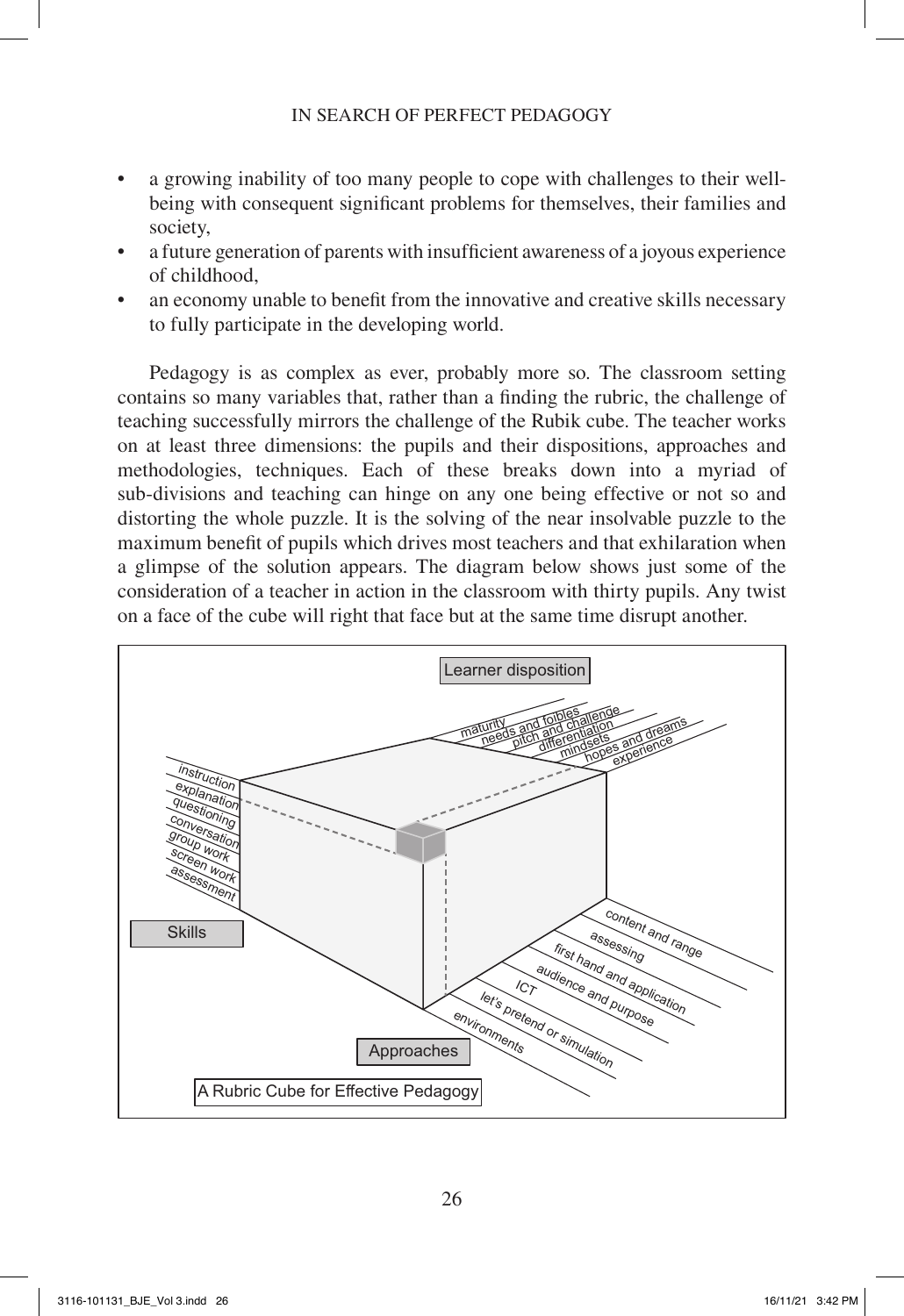#### THE BUCKINGHAM JOURNAL OF EDUCATION

The Rubik cube of micro-pedagogy is as complex as ever. For now, the focus of debate about practice has moved away from the pupils, yet as they enter the classroom, the effectiveness of pedagogy depends upon them and decisions made about them. Any class of thirty will contain different maturities and accompanying different needs and foibles. The range will be significant. In a class of eight-yearolds, one child can be 12.5% younger than the oldest. There will be different backgrounds and family circumstances, some being the youngest, oldest or only child. They will have varying concepts of aspiration, hopes, dreams and beliefs. The good teacher will have a range of organisational approaches and methods and will turn easily to the appropriate part of their repertoire of pedagogic skills… and still there may be pupils whose demeanour, success or struggle demand another twist to secure their learning. This complexity makes the pedagogy of the classroom an uncertain rather than formulaic environment. Ginot's<sup>34</sup> quote about the teacher creating the weather rings true, though those beyond in the macropedagogic world have created the climate affecting the chances of the teacher making good weather.

Oddly, there is little training available to teachers in terms of developing pedagogy or evaluation of emerging developments. The system risks falling prey to persuasive rhetoric, the flow of the tide of perceived innovation. Just as the Teaching School Hubs and the providers of programmes to them are being run by Multi Academy Trusts (MATs), so the anticipation is that the Institute of Teaching will also be driven by an organisation dependent on MATs and in turn dependent on the private sector. For many there is the concern that this is one further and significant step towards central control within a market context. For others, the concern is that this represents a central control of the content of what teachers meet as their own 'curriculum' along their professional pathway. Some see the hand of Nick Gibb controlling pedagogy and reducing discourse, while others see it as the tenacity and determination to act upon the conviction that success lies in knowing what works for children and making sure teachers know how to do it.

At present the EEF is emerging as the central agency for researching practice. While universities engage with educational research, in general they find it hard to get traction behind their findings unless they catch the breeze of government priorities if the time. They also tend to be ponderous with an inward focus, seeking to sustain their 'Research' (REF')35 rating to secure future funding on a circuit of

<sup>34</sup> Hamm Ginott was a psychologist and parent educator (1922–73).

<sup>35</sup> The Research Excellence Framework (REF) is a research impact evaluation of British higher education institutions. It is the successor to the Research Assessment Exercise. It aims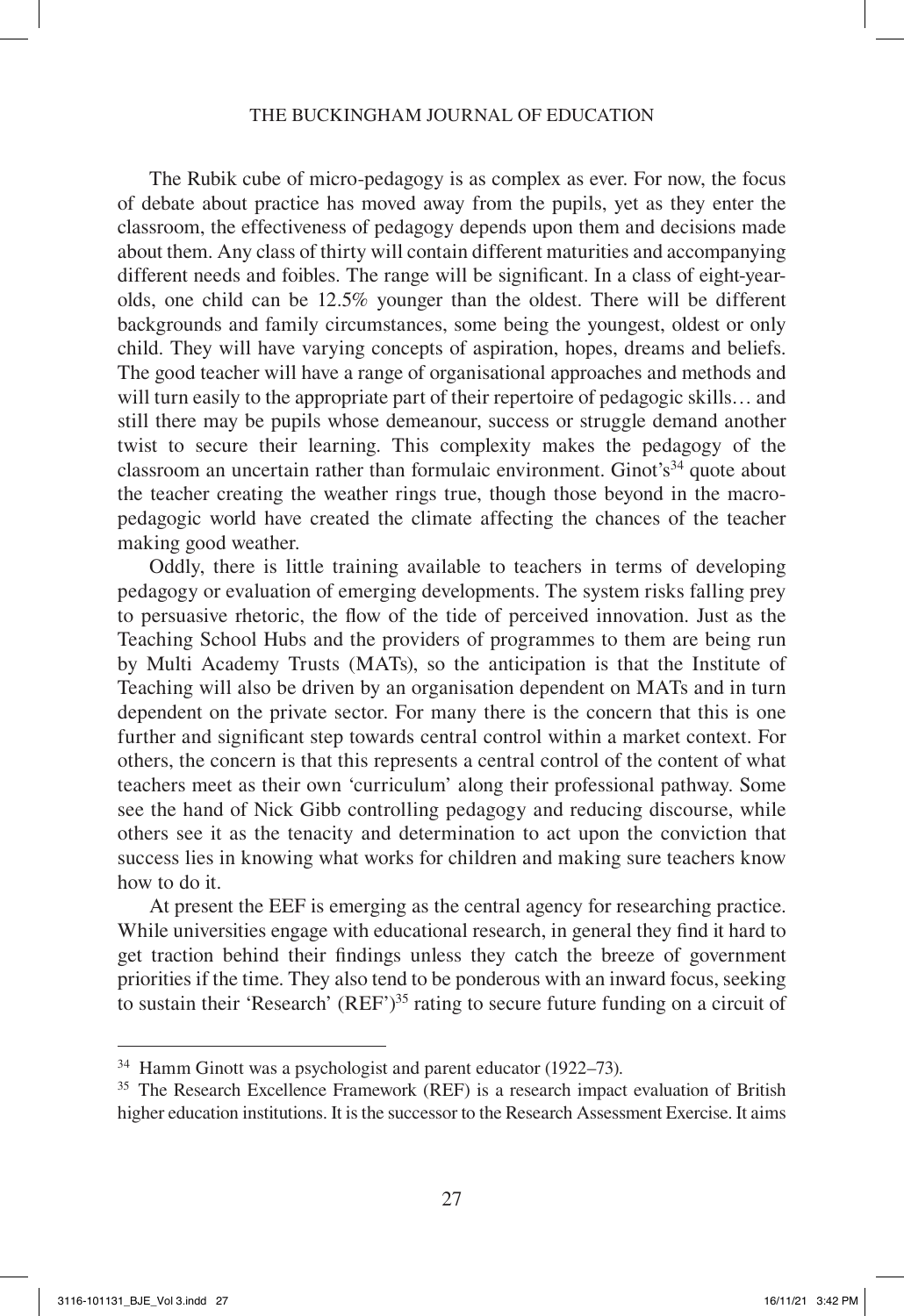mutually supporting dissemination activities about the research itself. That the research will make a wide impact on pedagogy or the experience and outcomes for learners is hope rather than design.

The Education Endowment Fund (EEF) has offered teachers an evidencebased analysis of various aspects of pedagogy. This is much needed. The reports are evidence led and results offered for professional consideration. While a welcome development, there are three major questions hanging over the EEF studies. First, the measures of effectiveness in terms of progress or impact, are often made against suspect exam results and Ofsted gradings. Second, two approaches, for example to the teaching of reading, are measured comparatively without necessarily saying that neither is effective. Third, reports do not assert or suggest that a new approach should supersede specific previous practice. Given the stage of its development, this might be a reasonable next step.

What is needed is for the EEF, which is independent of government, to continue to take as its model the National Institute for Health and Care Excellence (NICE) which endorses and sanctions approved clinical procedures or Medicines and Healthcare products Regulatory Agency (MHRA) which approves the use of medicines and identifies side effects.

### **THE FUTURE OF PEDAGOGY… WHO DECIDES?**

In a book to be published in early 2022, Tim Brighouse and I argue that the teaching profession has reached the point where it needs to be honest with itself about how it can most positively develop. If it does not, the prospect of a centrally driven and externally determined school system controlling all aspects of schooling including pedagogy is a very real prospect. While many in the system are crying out for greater involvement, the opportunity to engage in deep and purposeful consideration of how teaching can transform, is a minority activity. The vast majority of teachers cares about their work, their pupils and the effectiveness of their teaching. They are interested, enthusiastic and committed. Recently, terms such as 'passionate' have begun to be used in job advertisements and job descriptions and the risk is that this is 'hyperbole' that becomes the baseline for 'doing a good job'.' But involvement is not deep. There are 3,400 secondary schools in England and the National Association of Teachers of English has just 1700 members. The Association for Science Education has just under 700 'supporters'.

to provide accountability for public investment in research, establish reputational yardstick, and thereby to achieve an efficient allocation of resources. Critics argue that the REF does more harm than good to higher education., a bit like league tables and inspection in schools.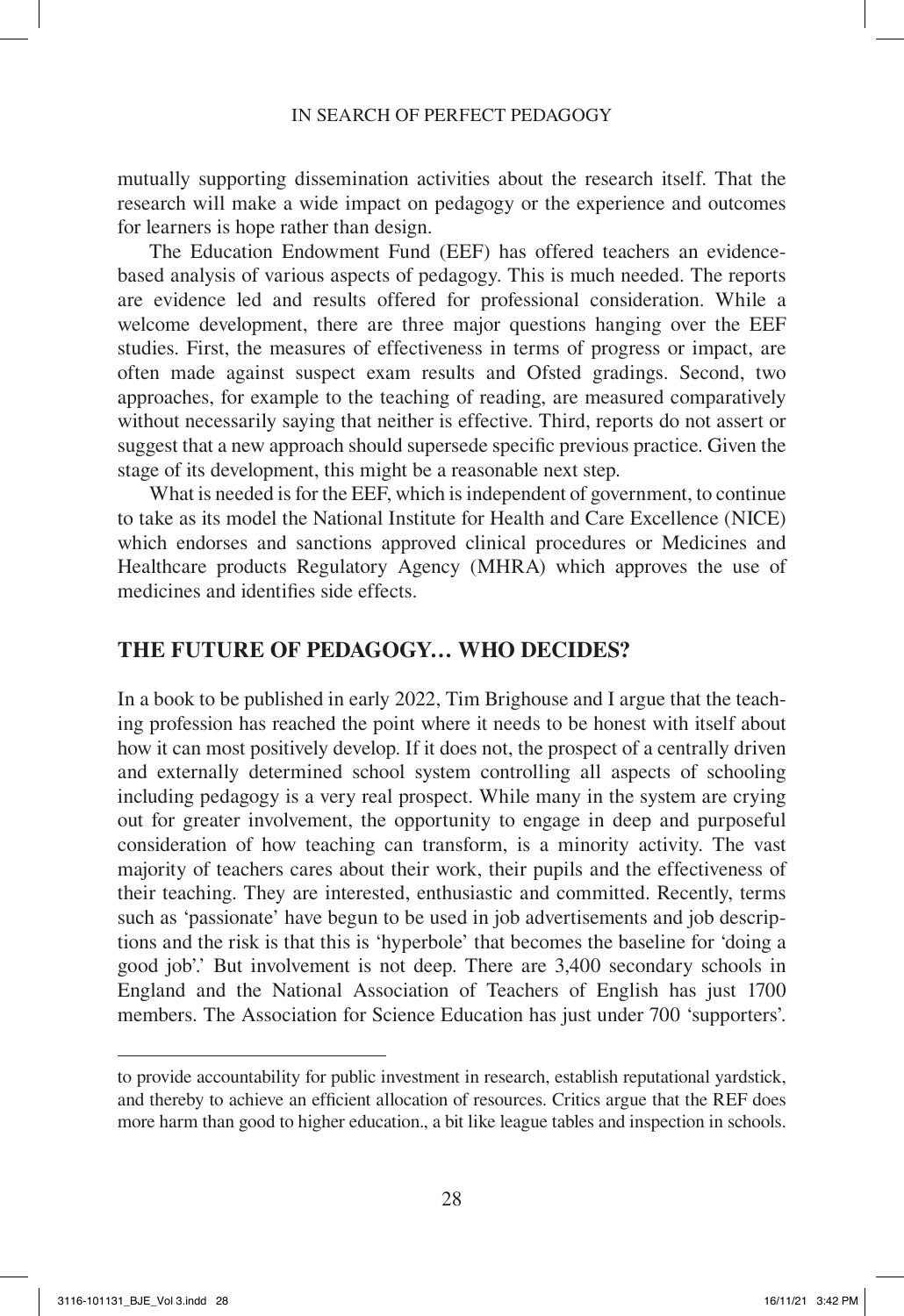While the Chartered College of Teaching is a relatively new organisation in its current form and its development very positive, just one in ten teachers in England are members of it.

The profession needs to be mature enough to recognise that there is a spread of enthusiasm for truly transformative engagement. There is a proportion of the profession that is satisfied with being business-like and efficient, committed to the aims of their school and best interests of the pupils they teach. This group also know that there is a proportion of the teaching profession that goes beyond that and is deeply interested, intrigued and committed to the pursuit of further understanding about the way teaching can be, the difference it can make and the ways it can be explored. These are the teachers who become a natural focus for their colleagues who respect their expertise, admire their skills and wonder at their capacity for depth.

It is these transformational professionals that can lift the profession and the pupils we serve to greater educational heights in the broadest sense. It is these in whom we should invest to help shape pedagogic effectiveness and development.

The business-like and efficient teachers recognise in others their proficiency in many aspects of pedagogy and turn to them for advice about assessment, paired teaching, group work, blended lessons and barriers to particular pupils' learning. These are the 'transformative' expert consultants – similar to the intention underlying the early tranches of Advanced Skill Teachers: they will be 'in it for the long term' and never believe they have 'arrived'. They are the ones who are restlessly seeking new ways of unlocking children's minds and, while doing so, are seeking out the next generation of transformative practitioners. They will be interested and engaged in research, they will be considering theory in the light of practice and they will be collaborating and writing the occasional paper for the Chartered College of Teaching about some aspect of the interplay between curriculum, pedagogy learning and assessment practices. They will be the leaders of pedagogy within a discipline or between disciplines and will be the leaders and at the heart of the four activities which mark out the department, phase and school which demonstrates in its activities the proof of Judith Little's aphorism that you know a good school because it is a place where:

- Teachers *talk* about teaching,
- Teachers *observe* each other teach,
- Teachers *plan, organise and evaluate* their teaching together*,*
- Teachers teach *each other.*

In short, Brighouse and I recommend that they should be **'expert consultant practitioners'** in school and fellows of the Chartered College as well as active and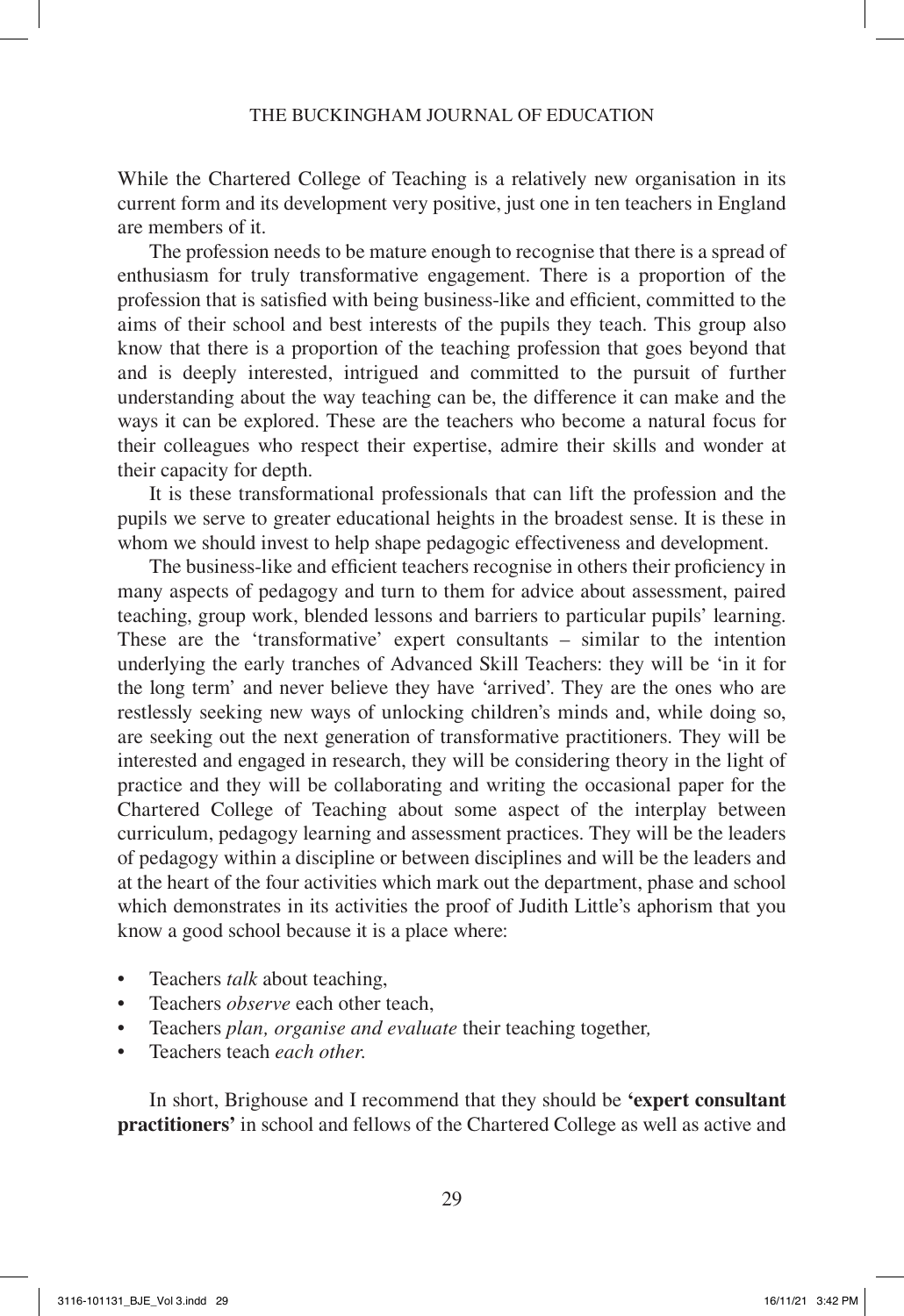informed of the latest findings of the EEF. They will be honorary members of the local or regional university's education faculty.

They would have a 'mastery of teaching' qualification, which would be earned through a combination of school-based research into an aspect of pedagogy with demonstration of their expert understanding and application of the various aspects of being a consultant expert teacher. This would be separate from the encouragement of all teachers to proceed to a masters degree as they complete their early career stage. Nor is the suggestion intended to cut across the expanding menu of NPQ courses for middle leaders which ironically at last gives reality to the recommendations of the James Committee of 1972. **Expert consultant teachers** will have followed the Early Career Framework but will have been impatient in that truly excellent teaching consists of more than the statements in that or other teaching standards. They know that their future lies with pedagogy, rather than 'management', where they take delight in being, but then moving beyond the effective business-like 'identikit' model which the various frameworks are in danger of creating as a ceiling for all teachers.

Such teachers are rare and precious and should be paid accordingly. They will each have a team of junior colleagues ambitious to follow the same course and they will liaise with colleagues and be seen as available for professional advice: an acknowledged expert who knows or knows 'someone who knows' where the latest thinking is on learning and teaching strategies which might help solve the presenting issues in the classrooms among the pupils – and seen as that expert by Heads of Department and senior school leadership as well as junior teaching colleagues, the business-like teachers and the para-professional teams in schools today.

Tim and I have seen and met such teachers frequently on our travels around schools. It is a matter of chance whether all pupils meet such teachers. In the interests of equity for all pupils we think that wrong and it is why we are advocating this change.

There should be a target to achieve an **expert consultant teacher**: pupil ratio of 1:120 working with a team of four teachers to spread and increase expertise. We believe that a combination of the Chartered College and the EEF should each play a part in developing and overseeing the new Mastery of Teaching idea which should be provided in Universities on a part-time basis.

This would create a challenge for the teaching profession and those within it. Many teachers are modest and self-effacing. There will be a need for those who thirst for professional challenge to step forward and for the profession as a whole to accept the different motivations within our schools. We believe that creating the